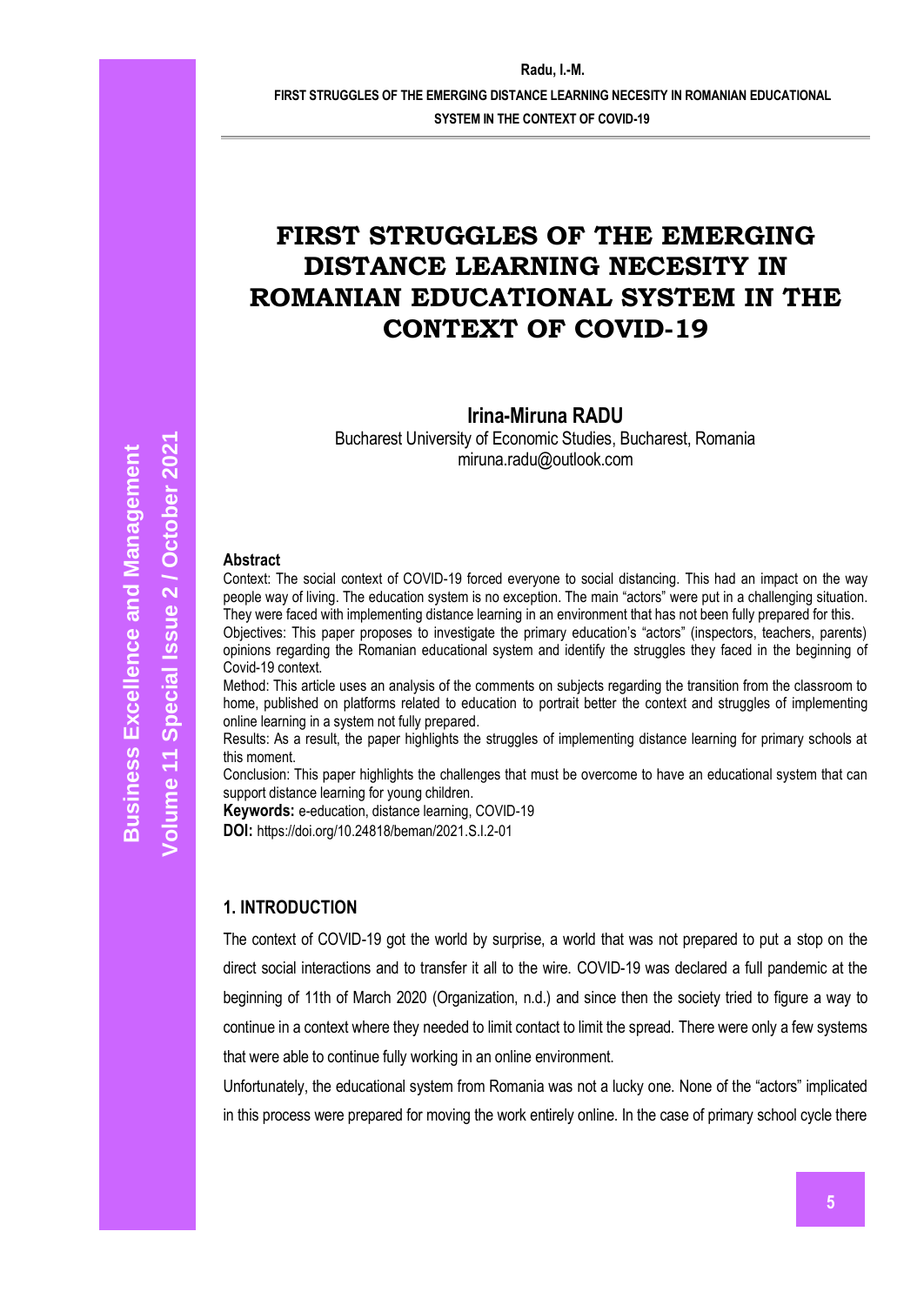# **Radu, I.-M. FIRST STRUGGLES OF THE EMERGING DISTANCE LEARNING NECESITY IN ROMANIAN EDUCATIONAL SYSTEM IN THE CONTEXT OF COVID-19**

were more challenges as the parents had to become the right hand of teachers and give more support than usual in the learning process.

The opinions, concerns and worries of the actors involved in the education of small children were shared over the internet to help each other understand better the different points of view.

This article aims to explore the feelings of the community the way they are published on platforms regarding the subject of continuing the work of education in an online environment. Centralizing similar opinions help the paper in underlining the frequent struggles that most of the people involved in teaching young students faced in the COVID-19 context.

## **2. PROBLEM STATEMENT**

According to an EU report (Commission/EACEA/Eurydice, 2019), many EU countries are focusing on defining and developing digital skills at school. To achieve this scope, they included digital competencies as independent discipline or integrated them in the study of other disciplines.

The development of digital competencies involves also the access to digital resources. To be able to help with this, the Ministry of Education and Research from Romanian has funded the development of digital educational textbooks and the creation of resources able to fulfil the National Digital Agenda Strategy. (Digital Agenda for Romania 2020, n.d.)

Even though the preparation started, the COVID-19 put the Romanian educational system in the context where lots of struggles appeared. It was a time to figure out how the educational process can continue outside the classroom, how the teachers can help remotely and how the parents can support. The ones that were the most affected were the primary school children as they do not have the necessary skills to continue the learning process on their own or only with remote support.

### **3.RESEARCH QUESTIONS**

The research questions that this study focuses on are: What are the struggles of the people involved in continuing the learning process at home for primary children? What are the challenges which the educational system in Romania has to overcome to deliver a more computer assister education as they are portrayed in the online news platforms?

### **4. PURPOSE OF THE STUDY**

The purpose of this study is to portray the challenges of the people involved in the learning process of primary school children in the context of COVID-19 social distancing. It is important to understand how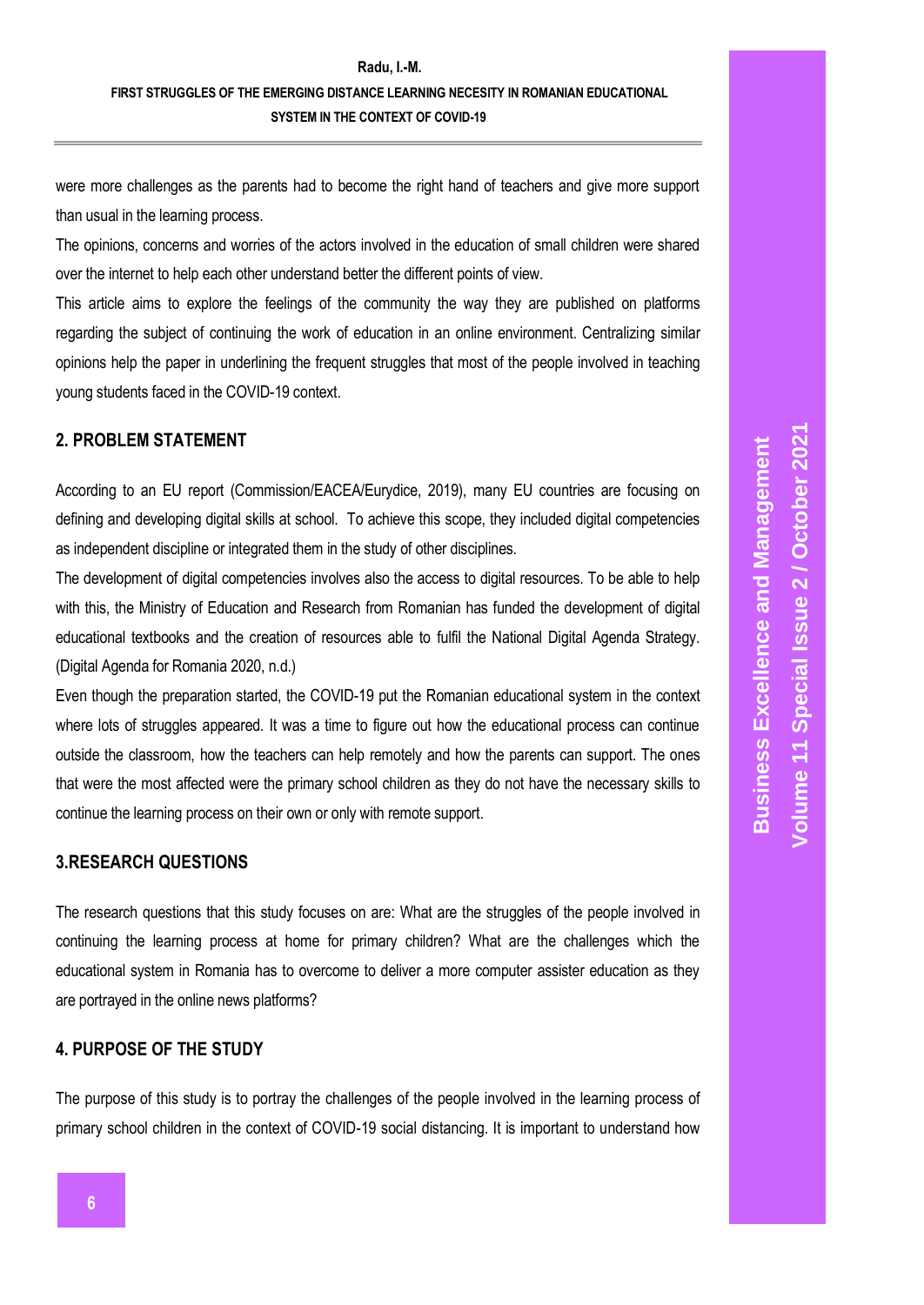this sudden change has affected education. This will help in being able to come with solutions for the future. As we understand the importance of digital skills, it is clear the need for a smooth transition to a more computer-friendly environment and online processes. The process should learn to adapt to this situation and change according to the discoveries that emerged.

#### **5.RESEARCH METHODS**

For this study a qualitative method was used. To have a better overview of the social context, sites that offered interaction though comments regarding information about the steps that the education system had to take in the "#stayathome" period were analysed. After looking on different platforms the most relevant one has proven to be Edupedu (https://www.edupedu.ro/, n.d.) and the Facebook page of the Romanian Ministry of Education and Research. Edupedu is a Romanian site for news regarding education. Every published article on the site has a comment section where readers can express their opinion in regards with the topic. For this study there were selected the opinions of the people on the news articles published on the side regarding the steps the teachers needed to follow in the Covid-19 context at the start of the pandemic. Here the parents and teachers found a safe place to express the struggles. Most of them were concentrated on the way the activities had moved and continued in an online environment.

From the Facebook page of the Romanian Ministry of Education and Research there were also selected the posts that were announcing relevant decisions to continuing the learning process online. The way Facebook it is structured, the posts encourage interactions through comments and reactions, so it felt like a safe place for people to express.

All the relevant comments from the two sources were gathered in a database and translated into English. This way a database of "emotions" was created. The opinions were put through a software which highlights the most frequent struggles and based on that some conclusions were drawn.

In Figure 01 the summary of "emotions" can be observed. This image was obtained by taking the database through the WordClouds software (Word Clouds, n.d.). The comments were inserted in the generator to obtain a word cloud. Word Clouds (also known as wordle, word collage or tag cloud) are visual representations of words that give greater prominence to words that appear more frequently. (Create Live Word Clouds, 2021). In this study this kind of approch is usefull as word cloud provides a graphical representation of the opinions, allowing a viewer to form a quick intuitive view (DePaolo & Wilkinson, May/June 2014). This way the reactions expressed in the online media, help form a view of the important aspects of the comments around education topics at the start of the pandemic. How does this work? The software counts the encounters of words through the selected comments and draws the word by frequency: the most used ones are more emphasized. For a clear point of view linking words were taken out of the representation.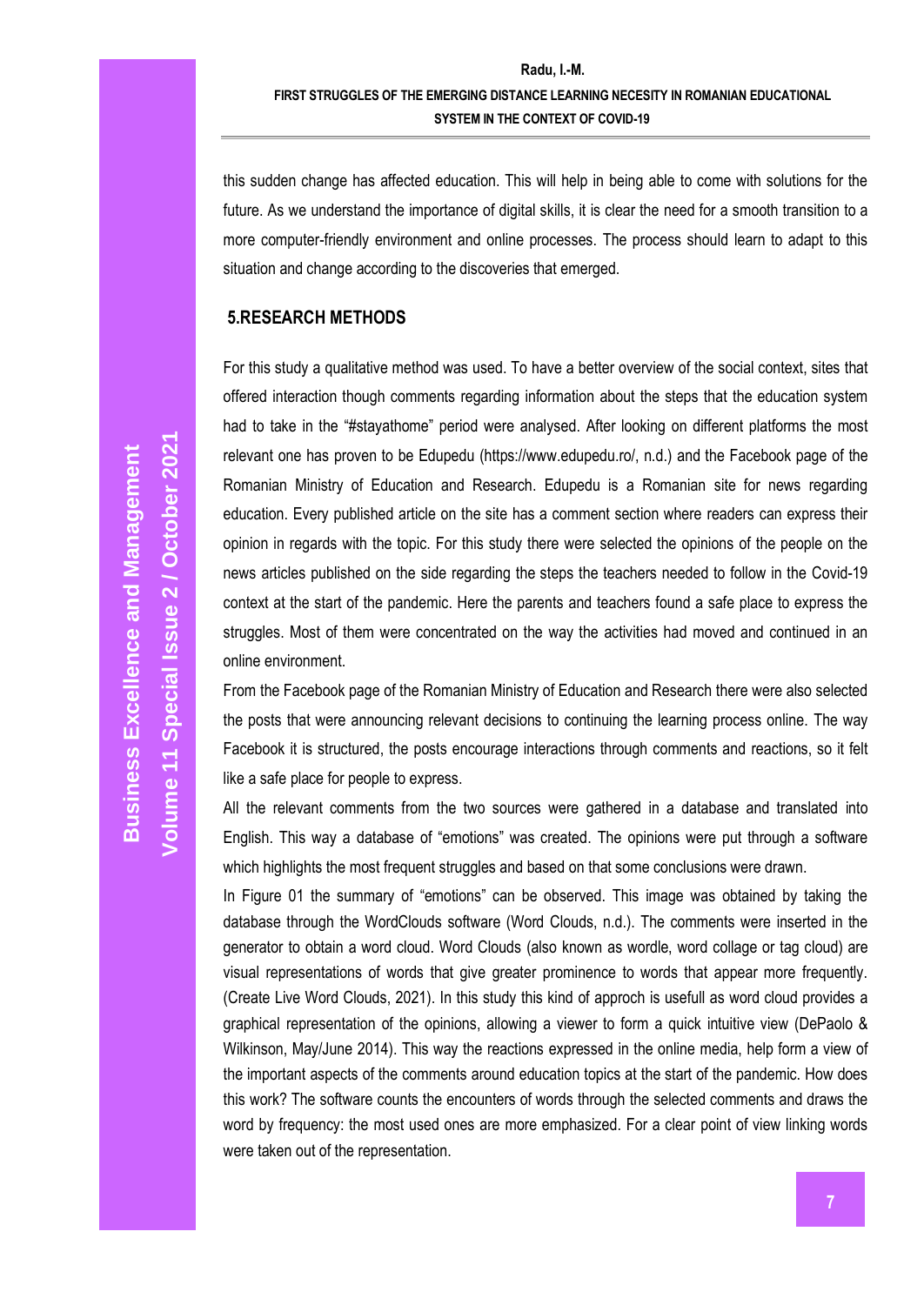# **Radu, I.-M. FIRST STRUGGLES OF THE EMERGING DISTANCE LEARNING NECESITY IN ROMANIAN EDUCATIONAL SYSTEM IN THE CONTEXT OF COVID-19**

From Figure 1 it can be easily observed that the main actors that appeared in the comments were the teachers, the children, the parents. Other words that are highlighted like "know", "want", "time", "salaries", "internet" refers to the endeavours that the people engaged in the comment sections felt in relation to moving to online education. Everyone had uncertainties regarding how things will continue without having a clear knowledge of technologies, software, and even how the process will be. Furthermore, everyone wanted to continue their lives as before the start of the pandemic, but the time needed for the learning curve was also on everyone's thoughts. Salaries and internet are moving to the point of focus to the problem of the resources needed to a smooth transition to e-education.



### **FIGURE 1: WORD CLOUD ANALYSIS OVER THE COMMENTS DATABASE**

Source: Generated through the WordClouds software (Word Clouds, n.d.)

On a further assessment of the data when it comes to the main struggles 37,5% of the comments mentioned problems with the resources to continue the process online. No internet access, no devices, no electricity were some of the problems mentioned. When the focus changed on the teachers' opinions, 50% of them exposed that they or their pupils had struggles when it came to having the necessary resources to continue their learning process in an online manner. Taking into consideration the abilities needed to prepare the online lessons with everything that it implies from having knowledge of different technologies and software to use to how to keep the audience active in an online environment, more than 43% of the parents' comments analysed put an accent on the fact that the teachers did not had these kinds of skills. From the teachers' perspective, 32% of them have expressed their struggles with the skills needed for online learning, while 28% of them expressed their frustration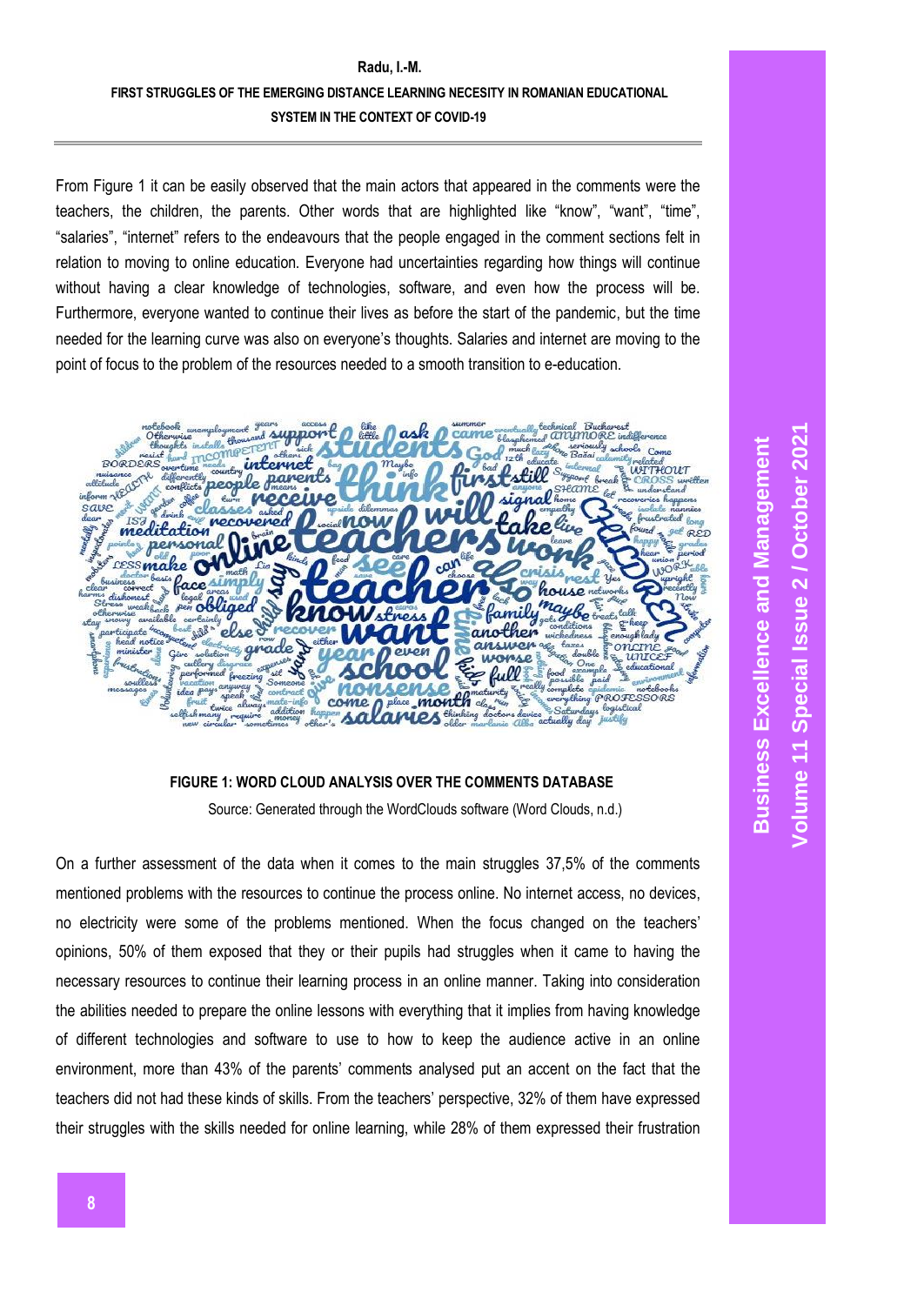with not having a universally agreed online education platform to use and clearly defined steps and procedure to follow.

#### **6. FINDINGS**

In social media people tend to be more vocal and express their feelings easier. The analysis of the comments relevant to the topic of distance learning in the context of COVID-19 created an image where the actors had opinions to share. Their point of view is important to understand as some solutions have to be found for the future. The actors' struggles that will be presented in the following paragraphs as they are portrayed in the analysed comments are the ones of the inspectors, the teachers and the parents. Even though the children are important actors, the elementary schoolers do not tend to express their opinions, at least not in the chosen comments for the study.

#### **6.1. The inspectors**

They were surprised and they could not force the teachers into distance learning because they did not prepare them for this. They also knew that at that point, at the start of social distancing, they did not have the resources needed for this. Because of all, they suggested that online learning is nice to have but not a must.

### **6.2. The teachers**

Most of the teachers wanted to help the pupils but they did not have the right skills to use all kinds of platforms and neither the knowledge that they exist. If somehow they managed this, they had to fight with the problem of devices. Most of the pupils did not have computers, or if they had, the parents also needed to use them for work. To continue their lessons, they needed the help of the parents, which most of them were not prepared to work with the pupil from zero as a person with pedagogical skills is. So, considering all of the above, most of the teachers have gotten to the conclusion that having new lessons is really difficult in these times, so they mostly focus on consolidating what was already learned.

#### **6.3. The parents**

The parents also faced a new challenge: being a parent and a teacher helper, while trying also to continue working a job. The children needed the devices, devices which were kept away to reduce some of the bad effects they have on children. In some cases, the parents needed the devices for their work so sharing was hard. In the opinions some of them are accusing the teachers for not having a solution for their life to magically become as it was.